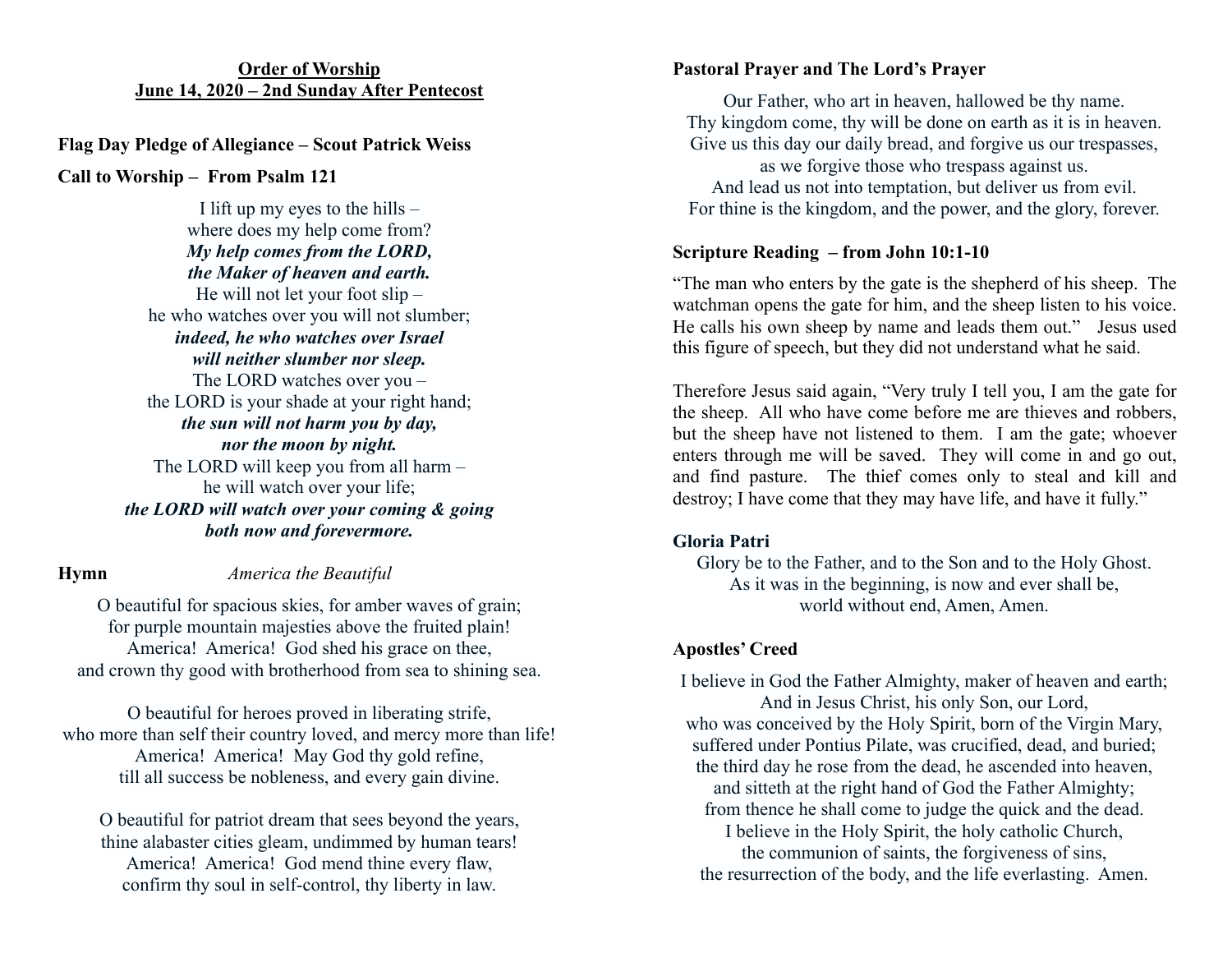**Sermon** Pastor Paul

**Jesus Our One and Only Gate: Opportunity and Blessing for All**

*"I am the gate; whoever enters through me will be saved. They will come in and go out, and find pasture." John 10:9*

**Hymn** *My Country, 'Tis of Thee*

My country, 'tis of thee, sweet land of liberty, of thee I sing; land where my fathers died, land of the pilgrim's pride, from every mountainside, let freedom ring.

My native country, thee, land of the noble free, thy name I love; I love thy rocks and rills, thy wood and templed hills; my heart with rapture fills, like that above.

Let music swell the breeze. and ring from all the trees, sweet freedom's song; let mortal tongues awake; let all that breathe partake; let rocks their silence break, the sound prolong.

Our father's God, to thee, author of liberty, to thee we sing; long may our land be bright with freedom's holy light; protect us by thy might, great God, our King.

#### **Benediction Isaiah 30:15, 18**

This is what the Sovereign LORD, the Holy One of Israel, says: "In repentance and rest is your salvation; in quietness and trust is your strength." The LORD longs to be gracious to you; he rises to show you compassion. Blessed are all who wait for him!